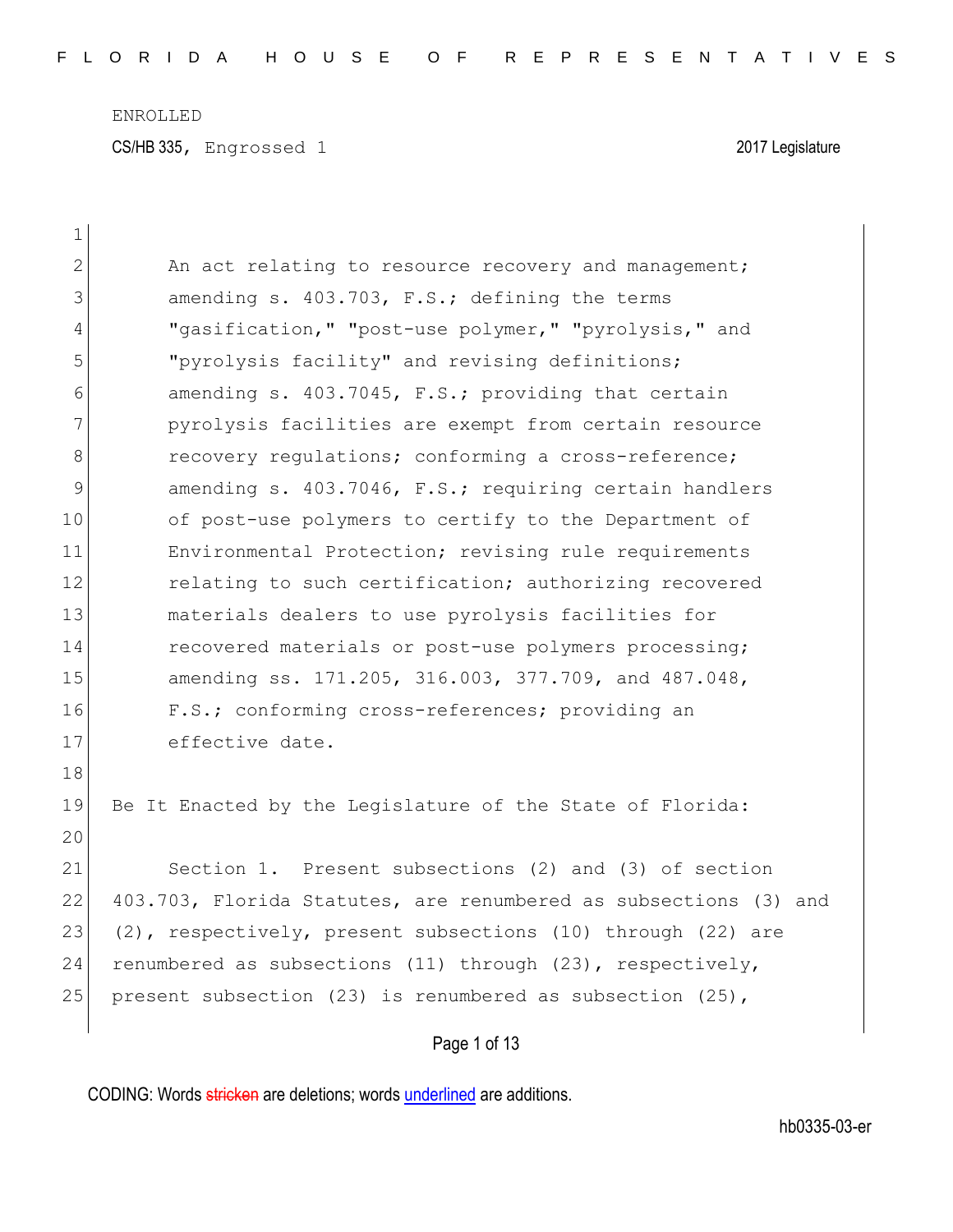| 26 | present subsections (24) through (43) are renumbered as             |
|----|---------------------------------------------------------------------|
| 27 | subsections (28) through (47), respectively, present subsections    |
| 28 | $(27)$ , $(32)$ , and $(35)$ of that section are amended, and new   |
| 29 | subsections $(10)$ , $(24)$ , $(26)$ , and $(27)$ are added to that |
| 30 | section, to read:                                                   |
| 31 | 403.703 Definitions. - As used in this part, the term:              |
| 32 | (10) "Gasification" means a process through which post-use          |
| 33 | polymers are heated and converted to synthesis gas in an oxygen-    |
| 34 | deficient atmosphere, and then converted to crude oil, fuels, or    |
| 35 | chemical feedstocks.                                                |
| 36 | (24) "Post-use polymer" means a plastic polymer that is             |
| 37 | derived from any domestic, commercial, or municipal activity and    |
| 38 | which might otherwise become waste if not converted to              |
| 39 | manufacture crude oil, fuels, or other raw materials or             |
| 40 | intermediate or final products using gasification or pyrolysis.     |
| 41 | As used in this part, post-use polymer may contain incidental       |
| 42 | contaminants or impurities, such as paper labels or metal rings.    |
| 43 | Post-use polymers intended to be converted as described in this     |
| 44 | subsection are not solid waste.                                     |
| 45 | (26) "Pyrolysis" means a process through which post-use             |
| 46 | polymers are heated in the absence of oxygen until melted and       |
| 47 | thermally decomposed, and then cooled, condensed, and converted     |
| 48 | to any of the following:                                            |
| 49 | (a) Crude oil, diesel, gasoline, home heating oil, or               |
| 50 | another fuel.                                                       |
|    |                                                                     |

Page 2 of 13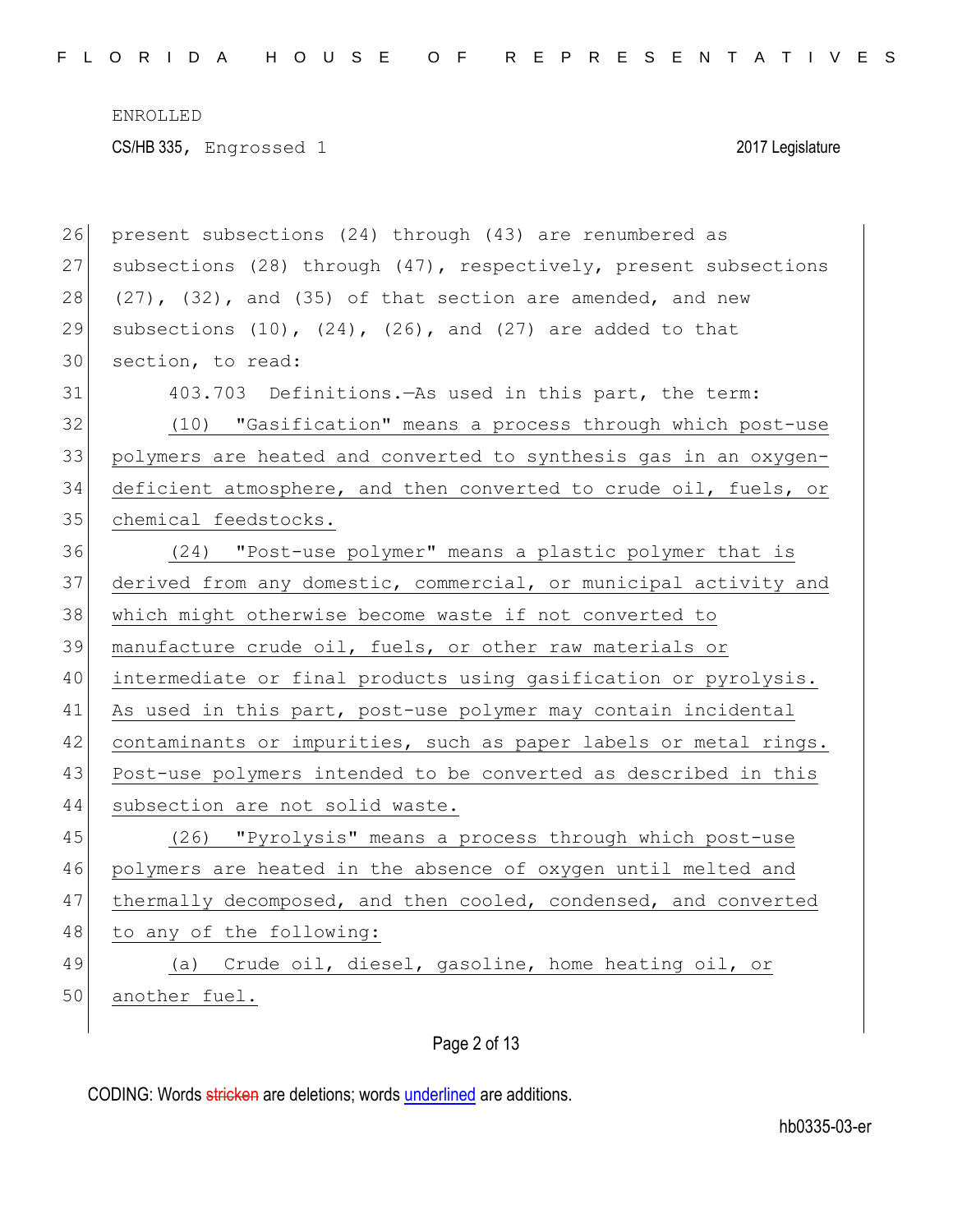CS/HB 335, Engrossed 1 2017 Legislature

| 51 | Feedstocks.<br>(b)                                               |
|----|------------------------------------------------------------------|
| 52 | Diesel and gasoline blendstocks.<br>(C)                          |
| 53 | Chemicals, waxes, or lubricants.<br>(d)                          |
| 54 | Other raw materials or intermediate or final products.<br>(e)    |
| 55 | (27) "Pyrolysis facility" means a facility that receives,        |
| 56 | separates, stores, and converts post-use polymers, using         |
| 57 | gasification or pyrolysis. A pyrolysis facility meeting the      |
| 58 | conditions of s. 403.7045(1) (e) is not a solid waste management |
| 59 | facility.                                                        |
| 60 | $(31)$ $(27)$ "Recycling" means any process by which solid       |
| 61 | waste, or materials that would otherwise become solid waste, are |
| 62 | collected, separated, or processed and reused or returned to use |
| 63 | in the form of raw materials or intermediate or final products.  |
| 64 | Such raw materials or intermediate or final products include,    |
| 65 | but are not limited to, crude oil, fuels, and fuel substitutes.  |
| 66 | $(36)$ $(32)$ "Solid waste" means sludge unregulated under the   |
| 67 | federal Clean Water Act or Clean Air Act, sludge from a waste    |
| 68 | treatment works, water supply treatment plant, or air pollution  |
| 69 | control facility, or garbage, rubbish, refuse, special waste, or |
| 70 | other discarded material, including solid, liquid, semisolid, or |
| 71 | contained gaseous material resulting from domestic, industrial,  |
| 72 | commercial, mining, agricultural, or governmental operations.    |
| 73 | Recovered materials as defined in subsection (28) and post-use   |
| 74 | polymers as defined in subsection (24) are not solid waste.      |
| 75 | (39) (35) "Solid waste management facility" means any solid      |
|    | Page 3 of 13                                                     |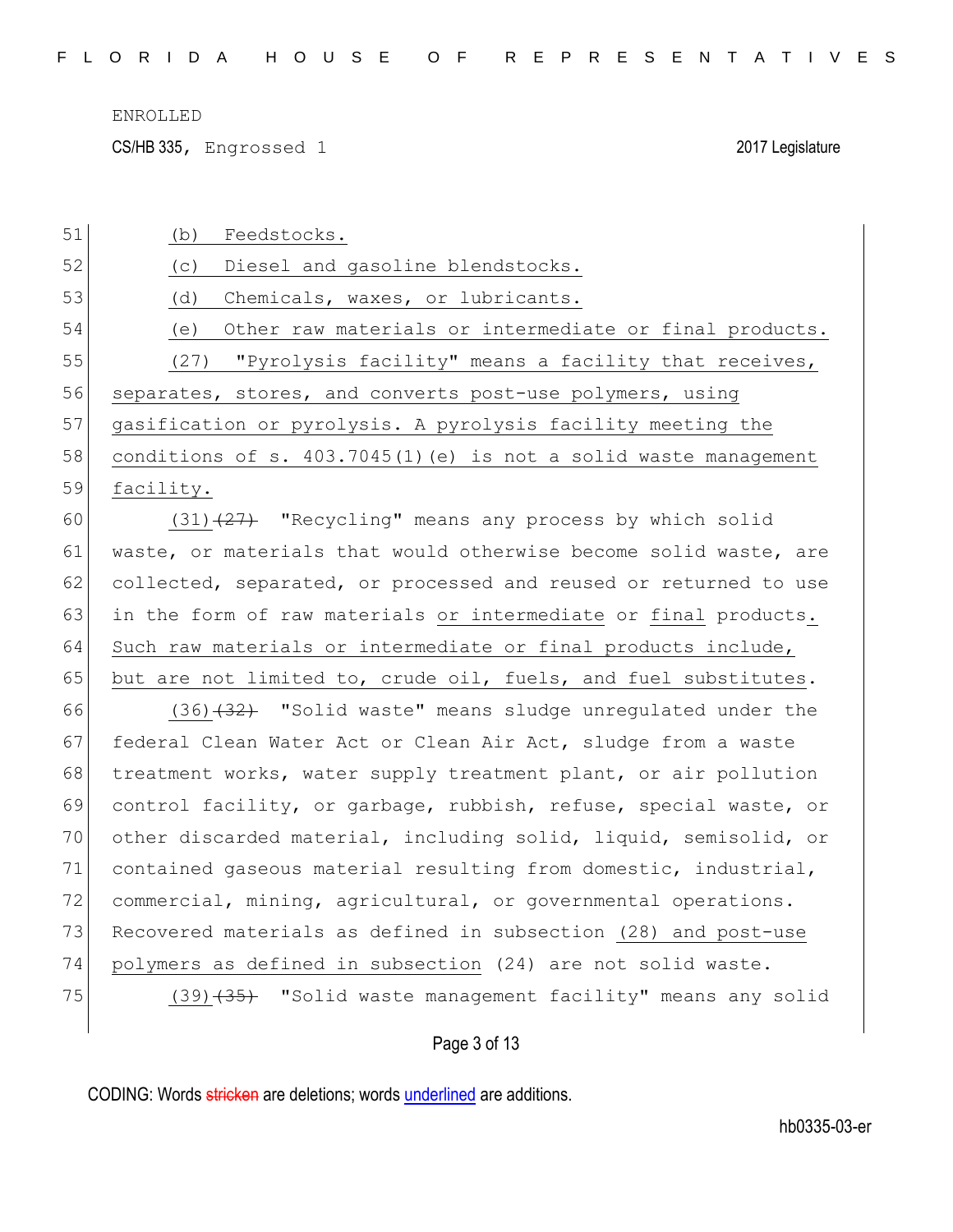76 waste disposal area, volume reduction plant, transfer station, 77 materials recovery facility, or other facility, the purpose of 78 which is resource recovery or the disposal, recycling, 79 processing, or storage of solid waste. The term does not include 80 recovered materials processing facilities or pyrolysis 81 facilities that meet the requirements of s. 403.7046, except the 82 portion of such facilities, if any, which is used for the 83 management of solid waste. 84 Section 2. Subsection (1) of section 403.7045, Florida 85 Statutes, is amended to read: 86 403.7045 Application of act and integration with other  $87$  acts.-88 (1) The following wastes or activities may shall not be 89 regulated pursuant to this act: 90 (a) Byproduct material, source material, and special 91 nuclear material, the generation, transportation, disposal, 92 storage, or treatment of which is regulated under chapter 404 or 93 the federal Atomic Energy Act of 1954, ch. 1073, 68 Stat. 923, 94 as amended. $\div$ 95 (b) Suspended solids and dissolved materials in domestic 96 sewage effluent or irrigation return flows or other discharges 97 which are point sources subject to permits pursuant to this 98 chapter or s. 402 of the Clean Water Act, Pub. L. No. 95-217. $\div$ 99 (c) Emissions to the air from a stationary installation or 100 source regulated under this chapter or the Clean Air Act, Pub.

Page 4 of 13

CODING: Words stricken are deletions; words underlined are additions.

hb0335-03-er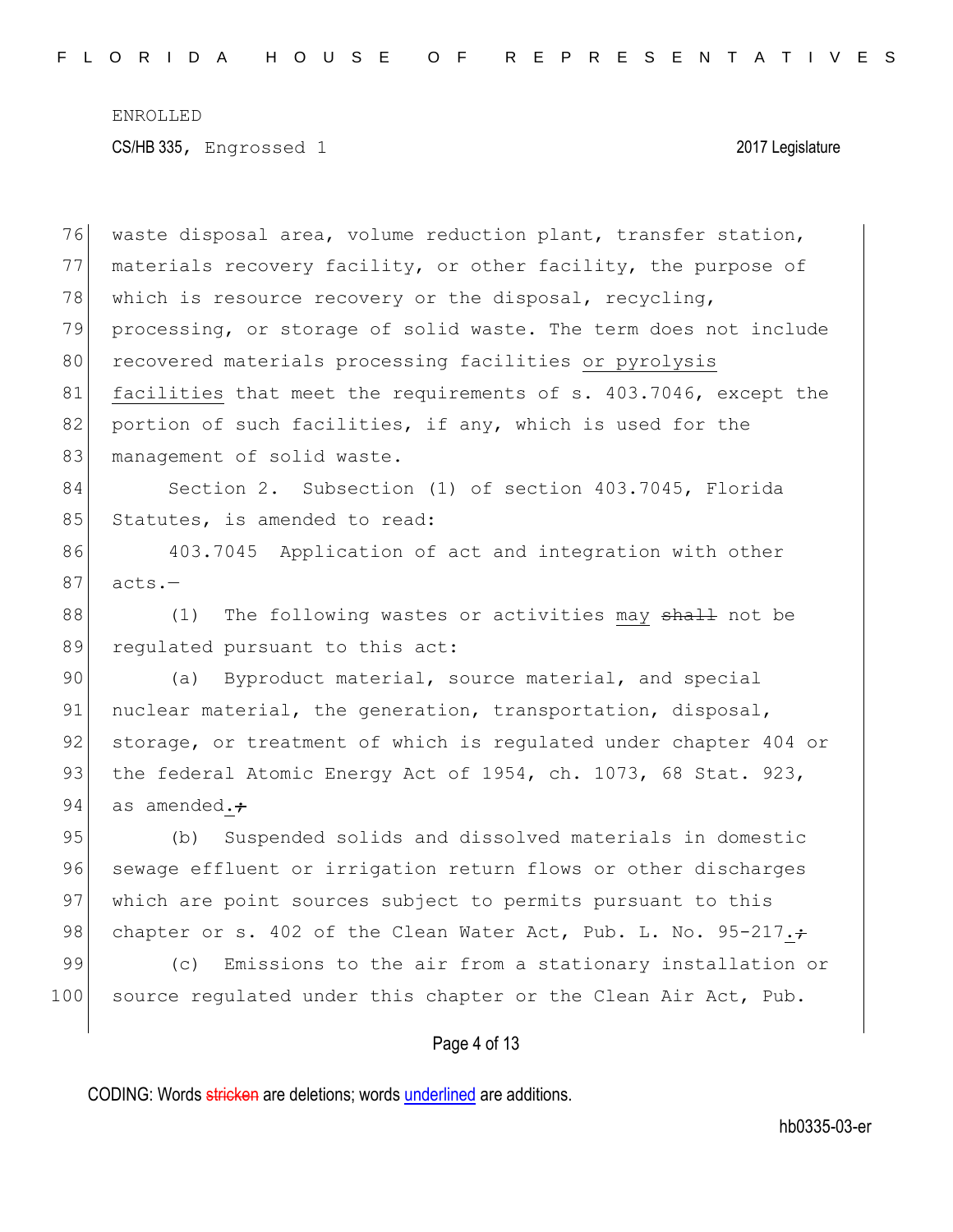CS/HB 335, Engrossed 1 2017 Legislature

101 L. No.  $95-95.7$ 

102 (d) Drilling fluids, produced waters, and other wastes 103 associated with the exploration for, or development and 104 production of, crude oil or natural gas which are regulated 105 under chapter  $377, +$  or

106 (e) Recovered materials, post-use polymers, or recovered 107 materials processing facilities, or pyrolysis facilities, except 108 as provided in s. 403.7046, if:

109 1. A majority of the recovered materials or post-use 110 polymers at the facility are demonstrated to be sold, used, or 111 reused within 1 year. As used in this subparagraph, the terms 112 "used" or "reused" include, but are not limited to, the 113 conversion of post-use polymers into crude oil, fuels, 114 feedstocks, or other raw materials or intermediate or final 115 products by gasification or pyrolysis, as defined in s. 403.703.

116 2. The recovered materials or post-use polymers handled by 117 the facility or the products or byproducts of operations that 118 process recovered materials or post-use polymers are not 119 discharged, deposited, injected, dumped, spilled, leaked, or 120 placed into or upon any land or water by the owner or operator 121 of the such facility so that the such recovered materials or 122 post-use polymers, products or byproducts, or any constituent 123 thereof may enter other lands or be emitted into the air or 124 discharged into any waters, including groundwaters, or otherwise 125 enter the environment such that a threat of contamination in

Page 5 of 13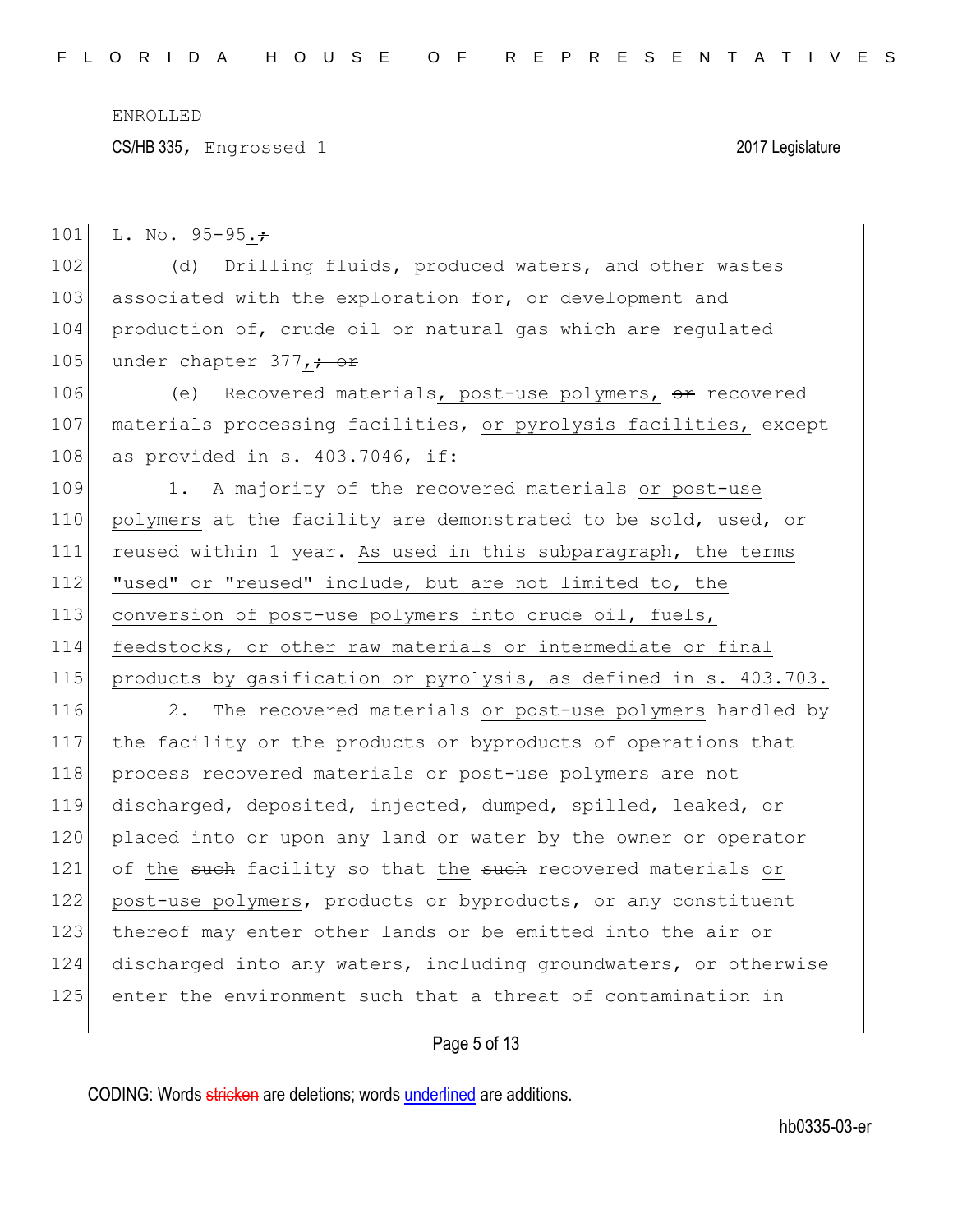CS/HB 335, Engrossed 1 2017 Legislature

| 126 | excess of applicable department standards and criteria is        |
|-----|------------------------------------------------------------------|
| 127 | caused.                                                          |
| 128 | 3.<br>The recovered materials or post-use polymers handled by    |
| 129 | the facility are not hazardous wastes as defined in under s.     |
| 130 | 403.703, and rules adopted under this section promulgated        |
| 131 | pursuant thereto.                                                |
| 132 | 4.<br>The facility is registered as required in s. 403.7046.     |
| 133 | Industrial byproducts, if:<br>(f)                                |
| 134 | A majority of the industrial byproducts are<br>1.                |
| 135 | demonstrated to be sold, used, or reused within 1 year.          |
| 136 | 2.<br>The industrial byproducts are not discharged,              |
| 137 | deposited, injected, dumped, spilled, leaked, or placed upon any |
| 138 | land or water so that such industrial byproducts, or any         |
| 139 | constituent thereof, may enter other lands or be emitted into    |
| 140 | the air or discharged into any waters, including groundwaters,   |
| 141 | or otherwise enter the environment such that a threat of         |
| 142 | contamination in excess of applicable department standards and   |
| 143 | criteria or a significant threat to public health is caused.     |
| 144 | 3.<br>The industrial byproducts are not hazardous wastes as      |
| 145 | defined in under s. 403.703 and rules adopted under this         |
| 146 | section.                                                         |
| 147 |                                                                  |
| 148 | Sludge from an industrial waste treatment works that meets the   |
| 149 | exemption requirements of this paragraph is not solid waste as   |
| 150 | defined in s. 403.703 s. 403.703(32).                            |
|     |                                                                  |

Page 6 of 13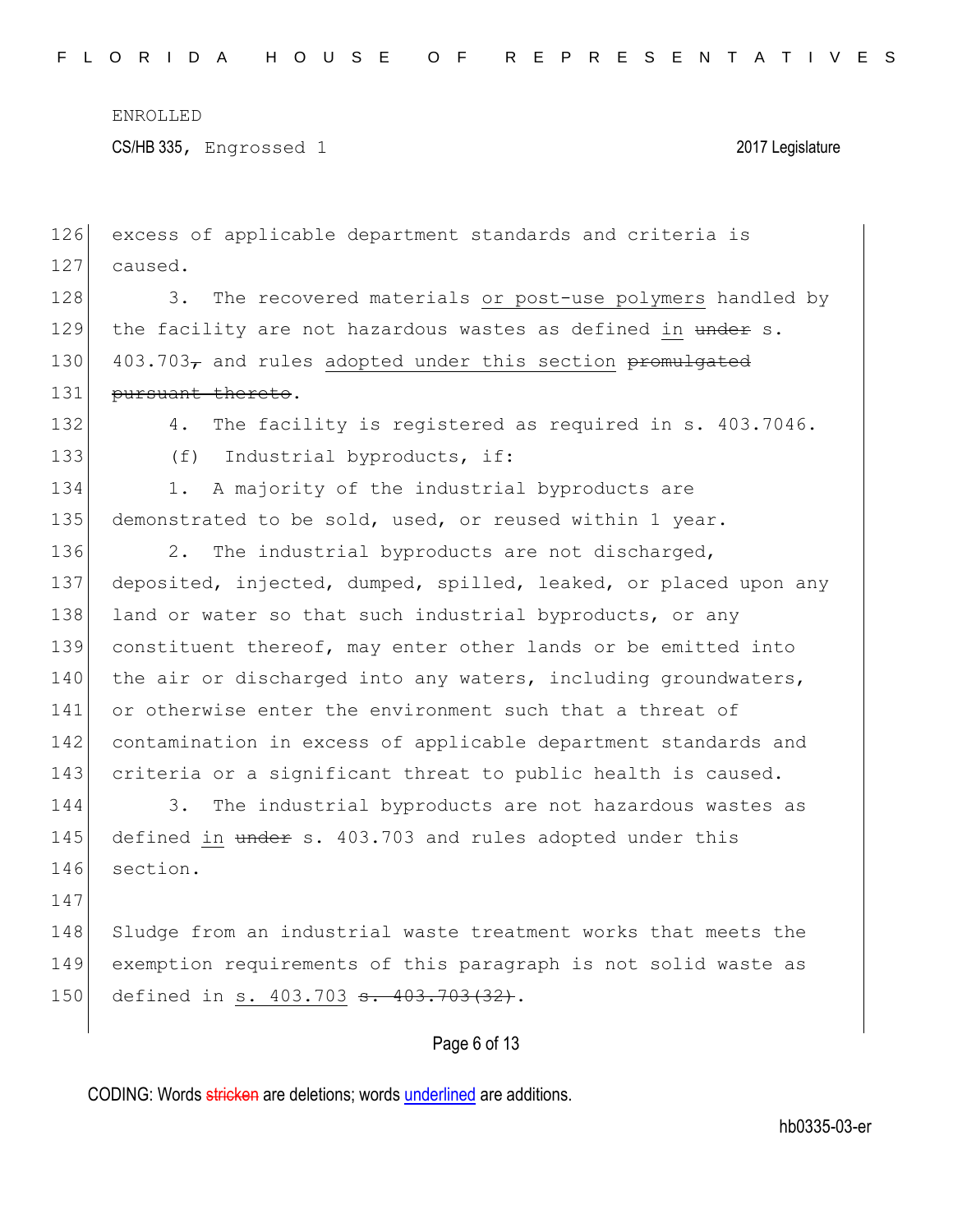CS/HB 335, Engrossed 1 2017 Legislature

151 Section 3. Subsection (1) and paragraph (b) of subsection 152 (3) of section 403.7046, Florida Statutes, are amended to read: 153 403.7046 Regulation of recovered materials.-154 (1) Any person who handles, purchases, receives, recovers, 155 sells, or is an end user of recovered materials or post-use 156 polymers shall annually certify to the department on forms 157 provided by the department. The department may by rule exempt 158 from this requirement generators of recovered materials or post-159 use polymers; persons who handle or sell recovered materials or 160 post-use polymers as an activity which is incidental to the 161 normal primary business activities of that person; or persons 162 who handle, purchase, receive, recover, sell, or are end users 163 of recovered materials or post-use polymers in small quantities 164 as defined by the department. The department shall adopt rules 165 for the certification of and reporting by such persons and shall 166 establish criteria for revocation of such certification. Such 167 rules shall be designed to elicit, at a minimum, the amount and 168 types of recovered materials or post-use polymers handled by 169 registrants, and the amount and disposal site, or name of person 170 with whom such disposal was arranged, of any solid waste 171 generated by such facility. By February 1 of each year, 172 registrants shall report all required information to the 173 department and to all counties from which it received materials. 174 Such rules may provide for the department to conduct periodic 175 inspections. The department may charge a fee of up to \$50 for

## Page 7 of 13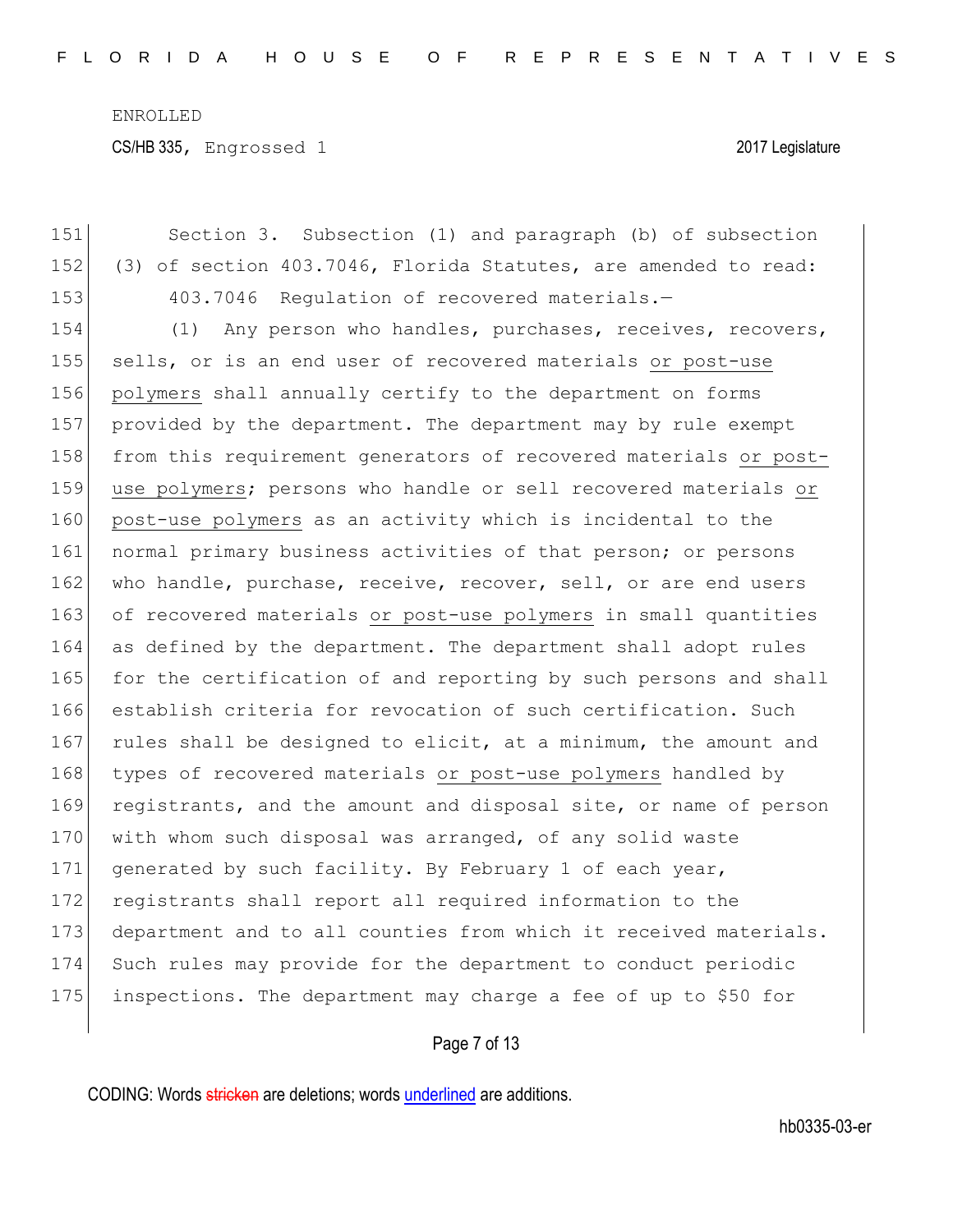176 each registration, which shall be deposited into the Solid Waste 177 Management Trust Fund for implementation of the program. 178 (3) Except as otherwise provided in this section or 179 pursuant to a special act in effect on or before January  $1$ , 180 1993, a local government may not require a commercial 181 establishment that generates source-separated recovered 182 materials to sell or otherwise convey its recovered materials to 183 the local government or to a facility designated by the local 184 government, nor may the local government restrict such a 185 generator's right to sell or otherwise convey such recovered 186 materials to any properly certified recovered materials dealer 187 who has satisfied the requirements of this section. A local 188 government may not enact any ordinance that prevents such a 189 dealer from entering into a contract with a commercial 190 establishment to purchase, collect, transport, process, or 191 receive source-separated recovered materials. 192 (b)1. Before engaging in business within the jurisdiction 193 of the local government, a recovered materials dealer or 194 pyrolysis facility must provide the local government with a copy 195 of the certification provided for in this section. In addition, 196 the local government may establish a registration process 197 whereby a recovered materials dealer or pyrolysis facility must 198 register with the local government before engaging in business

200 registration process is limited to requiring the dealer or

199 within the jurisdiction of the local government. Such

Page 8 of 13

CODING: Words stricken are deletions; words underlined are additions.

hb0335-03-er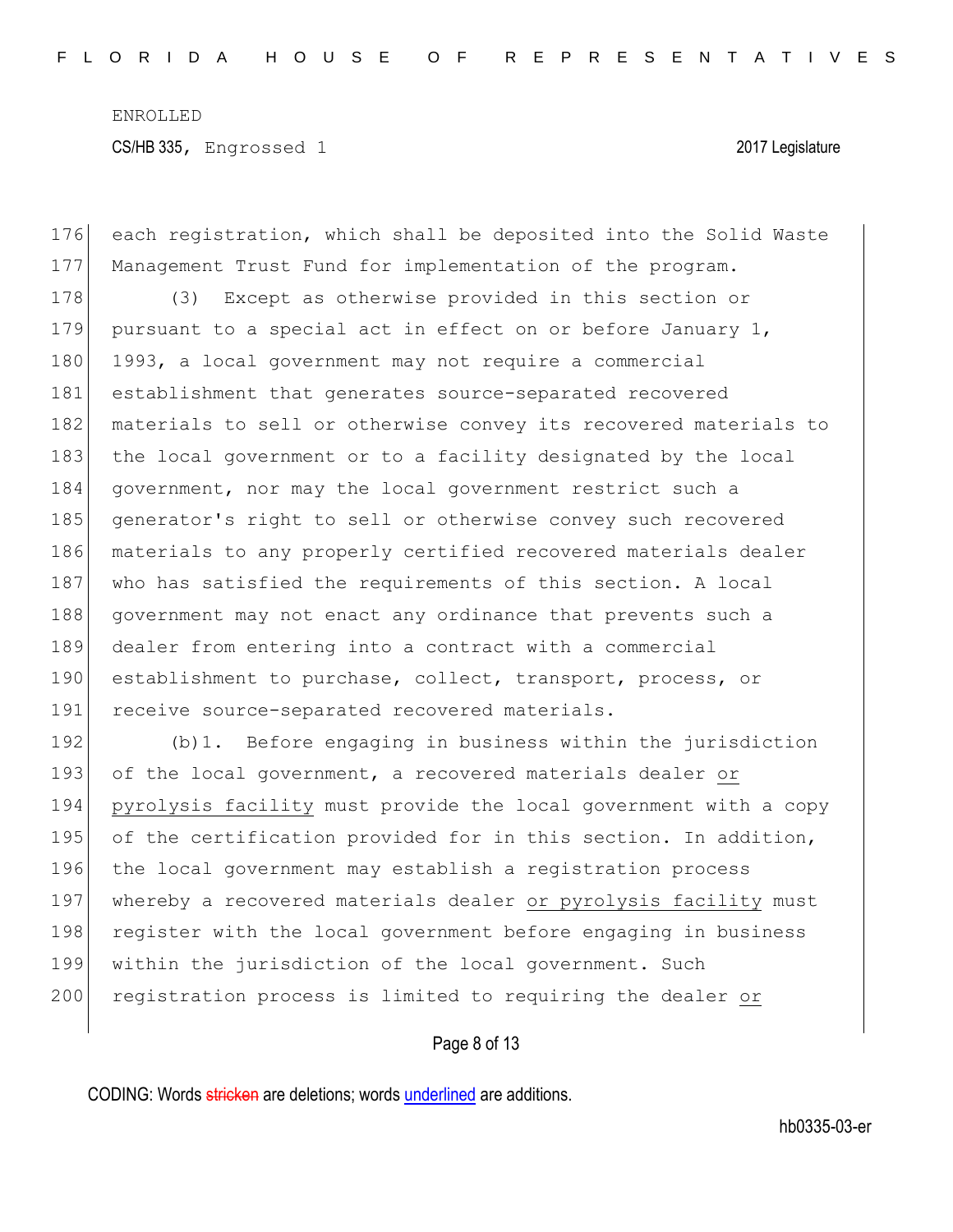201 pyrolysis facility to register its name, including the owner or 202 operator of the dealer or pyrolysis facility, and, if the dealer 203 or pyrolysis facility is a business entity, its general or 204 limited partners, its corporate officers and directors, its 205 permanent place of business, evidence of its certification under 206 this section, and a certification that the recovered materials 207 or post-use polymers will be processed at a recovered materials 208 processing facility or pyrolysis facility satisfying the 209 requirements of this section. The local government may not use 210 the information provided in the registration application to 211 compete unfairly with the recovered materials dealer until 90 212 days after receipt of the application. All counties, and 213 municipalities whose population exceeds 35,000 according to the 214 population estimates determined pursuant to s. 186.901, may 215 establish a reporting process that must be limited to the 216 regulations, reporting format, and reporting frequency 217 established by the department pursuant to this section, which 218 must, at a minimum, include requiring the dealer or pyrolysis 219 facility to identify the types and approximate amount of 220 recovered materials or post-use polymers collected, recycled, or 221 reused during the reporting period; the approximate percentage 222 of recovered materials or post-use polymers reused, stored, or 223 delivered to a recovered materials processing facility or 224 pyrolysis facility or disposed of in a solid waste disposal 225 facility; and the locations where any recovered materials or

Page 9 of 13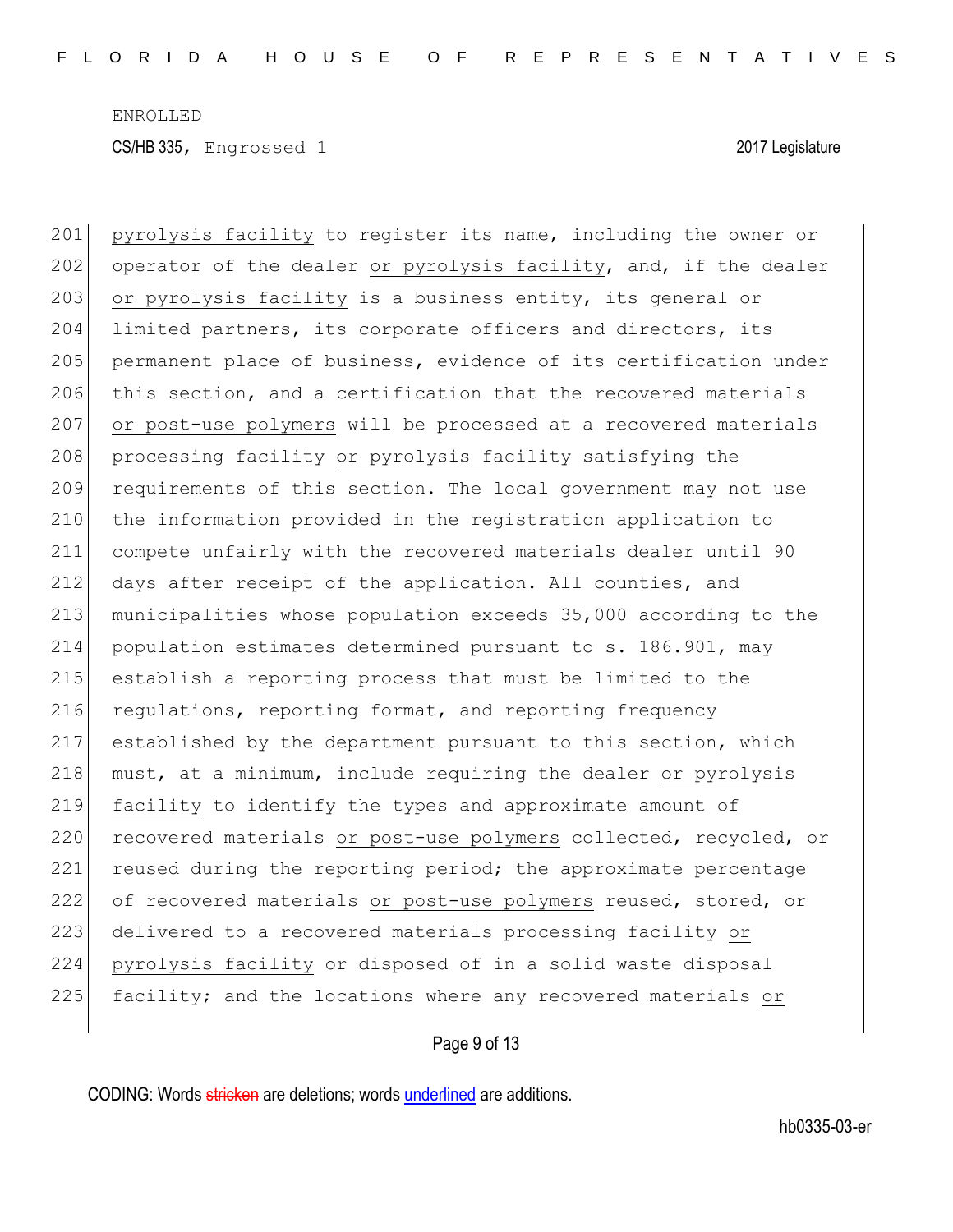226 post-use polymers were disposed of as solid waste. The local 227 government may charge the dealer or pyrolysis facility a 228 registration fee commensurate with and no greater than the cost 229 incurred by the local government in operating its registration 230 program. Registration program costs are limited to those costs 231 associated with the activities described in this subparagraph. 232 Any reporting or registration process established by a local 233 government with regard to recovered materials or post-use 234 polymers is governed by this section and department rules 235 adopted pursuant thereto.

236 2. Information reported under this subsection which, if 237 disclosed, would reveal a trade secret, as defined in s.  $238$  812.081, is confidential and exempt from s. 119.07(1) and s. 239 24(a), Art. I of the State Constitution. This subparagraph is 240 subject to the Open Government Sunset Review Act in accordance 241 with s. 119.15 and shall stand repealed on October 2, 2021, 242 unless reviewed and saved from repeal through reenactment by the 243 Leqislature.

244 Section 4. Subsection (2) of section 171.205, Florida 245 Statutes, is amended to read:

246 171.205 Consent requirements for annexation of land under 247 this part.-Notwithstanding part I, an interlocal service 248 boundary agreement may provide a process for annexation 249 consistent with this section or with part I.

250 (2) If the area to be annexed includes a privately owned

Page 10 of 13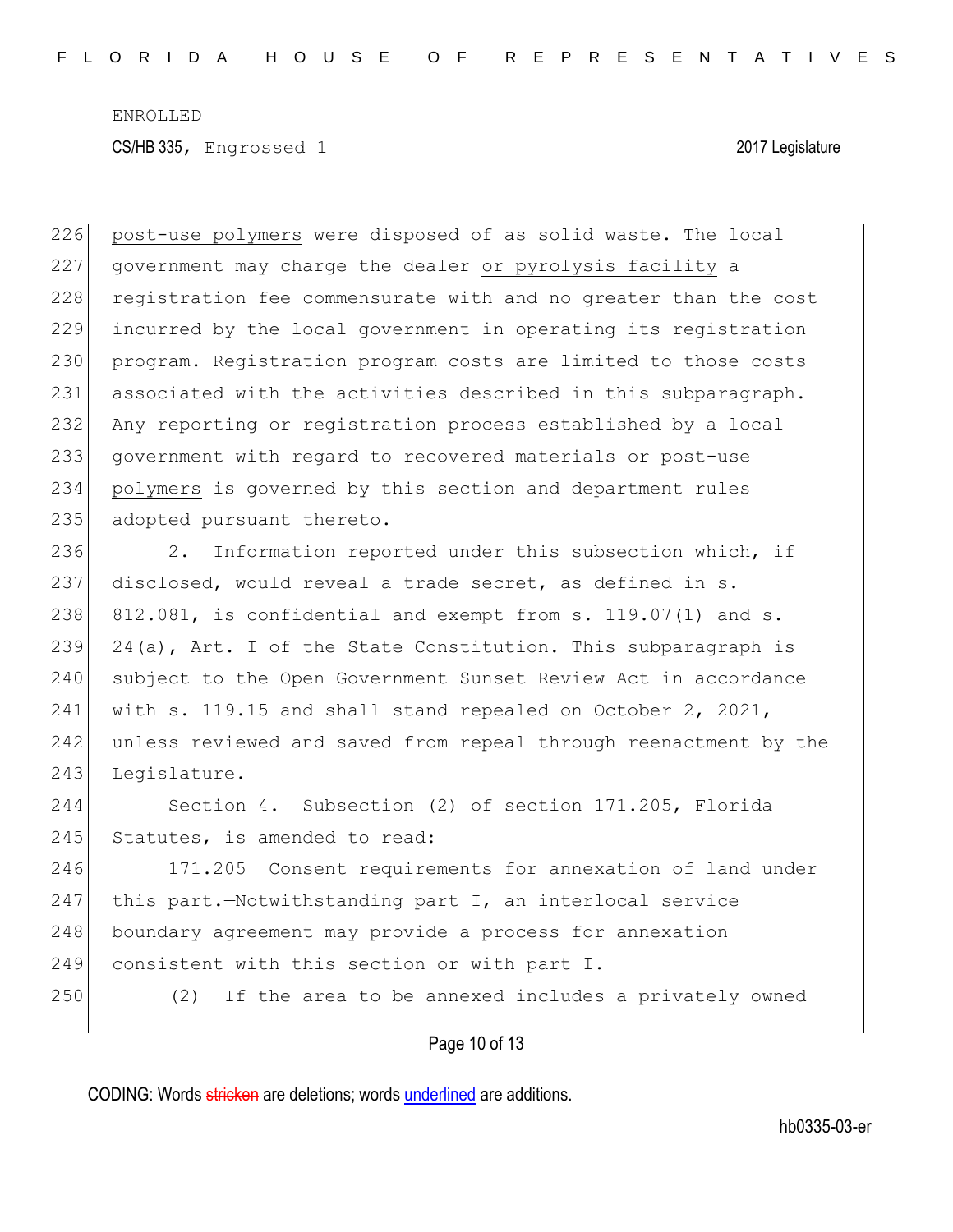251 solid waste disposal facility as defined in s.  $403.703$  s. 252 403.703(33) which receives municipal solid waste collected 253 within the jurisdiction of multiple local governments, the 254 annexing municipality must set forth in its plan the effects 255 that the annexation of the solid waste disposal facility will 256 have on the other local governments. The plan must also indicate 257 that the owner of the affected solid waste disposal facility has 258 been contacted in writing concerning the annexation, that an 259 agreement between the annexing municipality and the solid waste 260 disposal facility to govern the operations of the solid waste 261 disposal facility if the annexation occurs has been approved, 262 and that the owner of the solid waste disposal facility does not 263 object to the proposed annexation.

264 Section 5. Subsection (28) of section 316.003, Florida 265 Statutes, is amended to read:

266 316.003 Definitions.—The following words and phrases, when 267 used in this chapter, shall have the meanings respectively 268 ascribed to them in this section, except where the context 269 otherwise requires:

270 (28) HAZARDOUS MATERIAL.—Any substance or material which 271 has been determined by the secretary of the United States 272 Department of Transportation to be capable of imposing an 273 unreasonable risk to health, safety, and property. This term 274 includes hazardous waste as defined in s. 403.703 <del>s.</del>  $275$  403.703(13).

## Page 11 of 13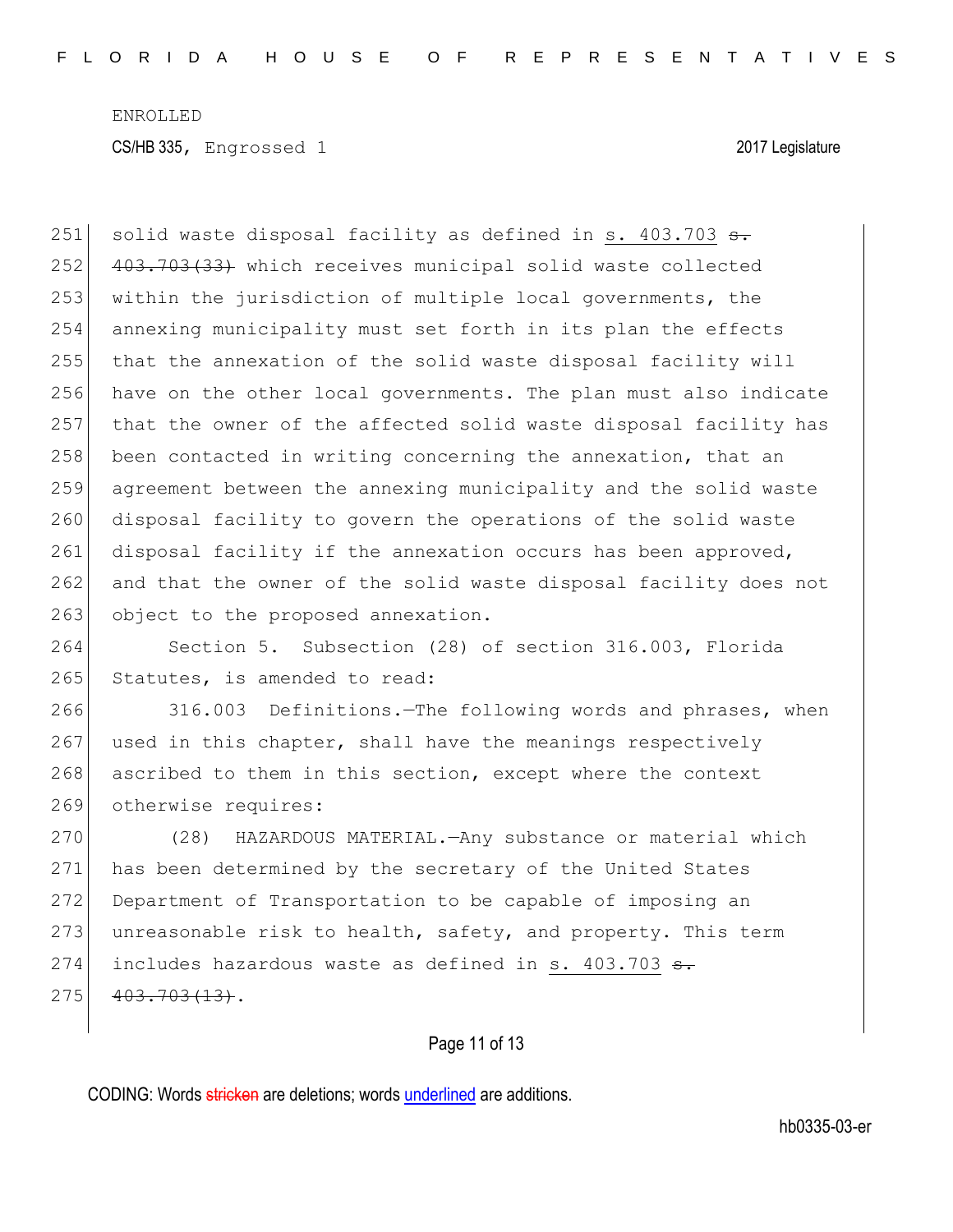| 276 | Section 6. Paragraph (f) of subsection (2) of section            |
|-----|------------------------------------------------------------------|
| 277 | 377.709, Florida Statutes, is amended to read:                   |
| 278 | 377.709 Funding by electric utilities of local                   |
| 279 | governmental solid waste facilities that generate electricity.-  |
| 280 | DEFINITIONS. - As used in this section, the term:<br>(2)         |
| 281 | "Solid waste facility" means a facility owned or<br>(f)          |
| 282 | operated by, or on behalf of, a local government for the purpose |
| 283 | of disposing of solid waste, as that term is defined in s.       |
| 284 | 403.703 s. 403.703(32), by any process that produces heat and    |
| 285 | incorporates, as a part of the facility, the means of converting |
| 286 | heat to electrical energy in amounts greater than actually       |
| 287 | required for the operation of the facility.                      |
| 288 | Section 7. Subsection (1) of section 487.048, Florida            |
| 289 | Statutes, is amended to read:                                    |
| 290 | 487.048 Dealer's license; records.-                              |
| 291 | (1) Each person holding or offering for sale, selling, or        |
| 292 | distributing restricted-use pesticides must obtain a dealer's    |
| 293 | license from the department. Application for the license shall   |
| 294 | be filed with the department by using a form prescribed by the   |
| 295 | department or by using the department's website. The license     |
| 296 | must be obtained before entering into business or transferring   |
| 297 | ownership of a business. The department may require examination  |
| 298 | or other proof of competency of individuals to whom licenses are |
| 299 | issued or of individuals employed by persons to whom licenses    |
| 300 | are issued. Demonstration of continued competency may be         |
|     |                                                                  |

# Page 12 of 13